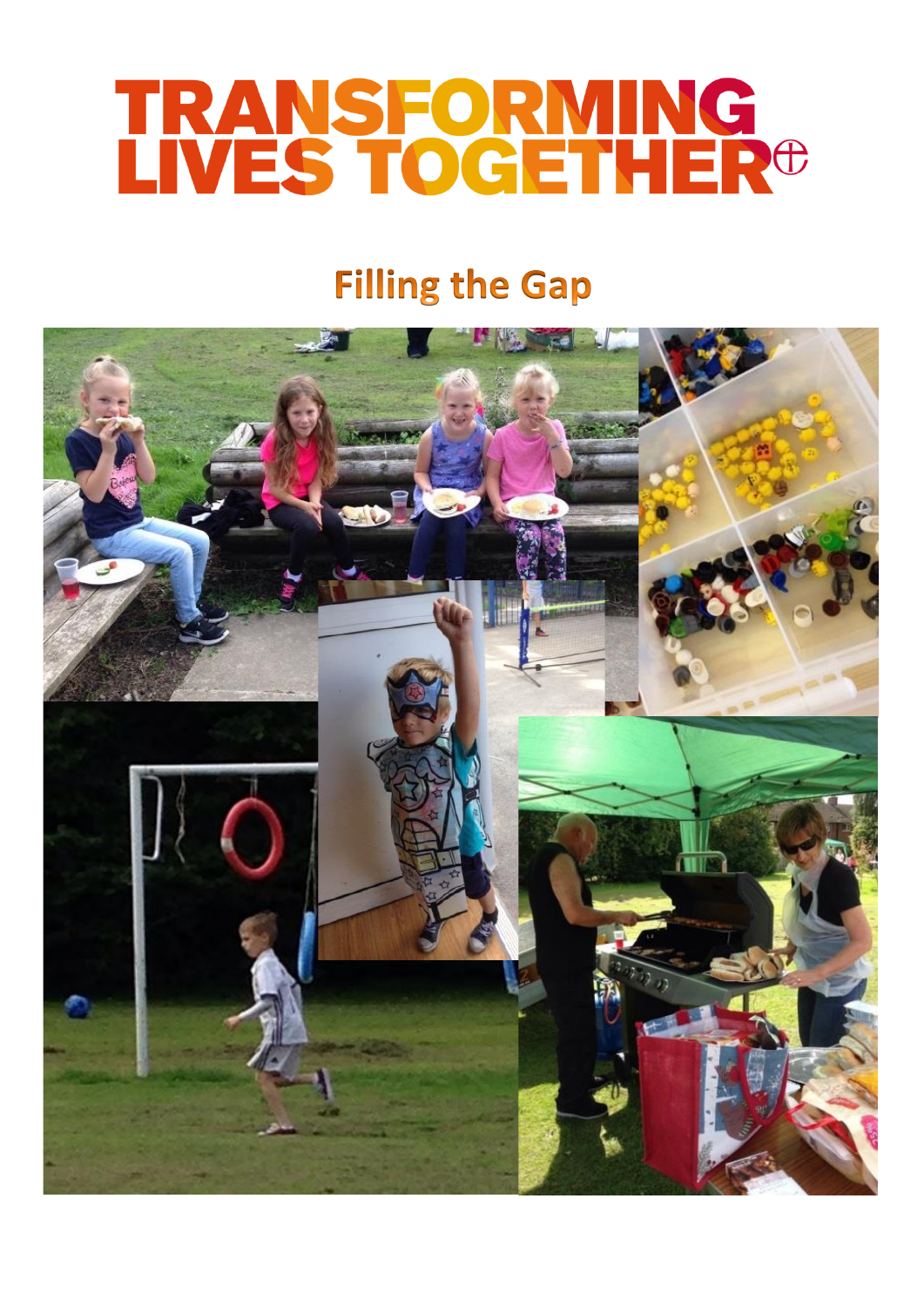# **What is Filling the Gap?**

At a time when many families rely upon the provision of a free school meal to supplement their budget, school holidays and the lack of this essential provision puts an already challenged family under even more pressure.

Finding extra food is one thing but providing safe, enjoyable activities can also be difficult and as children return to school after the holidays, they want to be able to tell a story about what they did and how much fun they had.

### **Filling the Gap can help to do both:**

- We can relieve some of the pressure on families by providing food
- We can provide children with a fun time and a 'story to tell'
- We can provide space for parents to interact with their children in a relaxed and supportive environment
- We can promote 'community' by involving families and others from the local area

We have put this leaflet together to support you in setting up 'Filling the Gap' at your church. All the information has been gathered from the experience of churches already offering this service, both within our local areas and from across England.

Please do not hesitate to get in touch with us if you have any questions:

Wendy Robertson [wendy.robertson@tltogether.org.uk](mailto:wendy.robertson@tltogether.org.uk) Mobile: 07787712783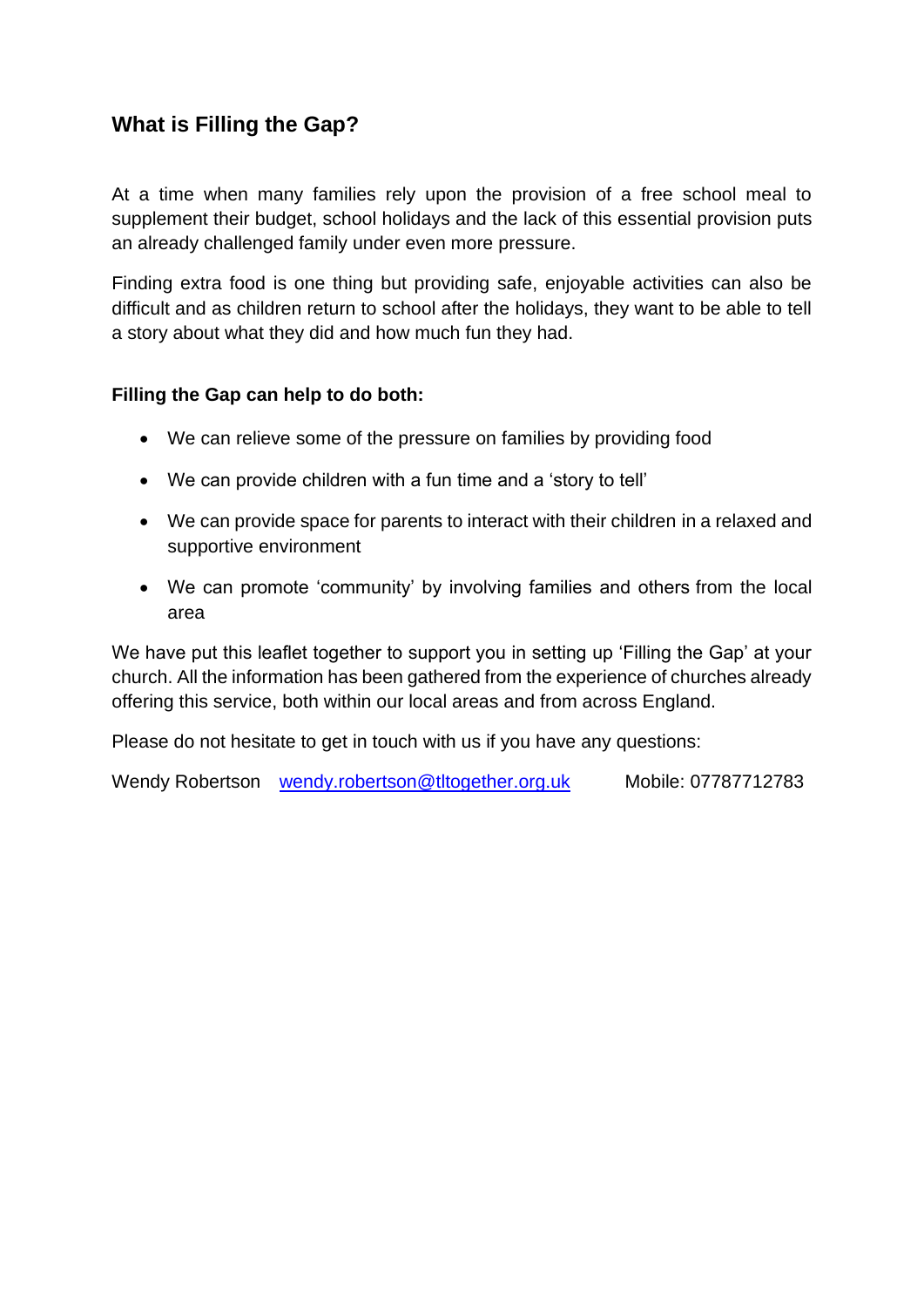# **Getting started**

Meet with others in your church to discuss what, where, when and how to run Filling the Gap:

- What sort of provision do you want to offer? Will it be just for children or for children and their parents/ carers? The number of potential volunteers you have may influence your decision about this.
- Where can you hold your event/ activity? What facilities does your venue offer? This can/ will affect the food you will provide.
- When will you hold your event/ activity? How long will it last? It's fine to start small, for example one day in half term.
- How are you going to run your Filling the Gap event? You may decide to offer a variety of activities which children can join in with as they like. You may want to organise something more structured.

It is always worth considering getting together with others working in your local area to gather as much support as possible. Do you have any existing partners? What about Churches Together, Foodbank, schools, supermarkets, community groups, local councillors or Public Health contacts.

Some churches have created templates of forms which may be useful e.g. registration, feedback, photography permission and risk assessment forms. These are available on our website as part of our Resource Pack.

It may be helpful for you to visit another Filling the Gap provider and Wendy will be happy to sort that out with you.

# **Funding**

Sometimes churches are successful in running Filling the Gap using their own resources and donated food and do not require additional funding. However, it may be necessary to purchase materials, games, sports equipment, drinks, additional food and, if preferred, activities provided by external organisations. Our experience has shown that churches have obtained funding from Scout Post collections, local councillors, funding applications (updates of local funding opportunities can be found on CVS websites e.g. Cheshire East [https://www.cvsce.org.uk/funding/latest-funding](https://www.cvsce.org.uk/funding/latest-funding-news)[news\)](https://www.cvsce.org.uk/funding/latest-funding-news). We have also included some ideas in our Resource Pack.

### **Publicity**

Now that you have decided to be a Filling the Gap provider, how can you get the word out that you are offering wonderful food and activities?!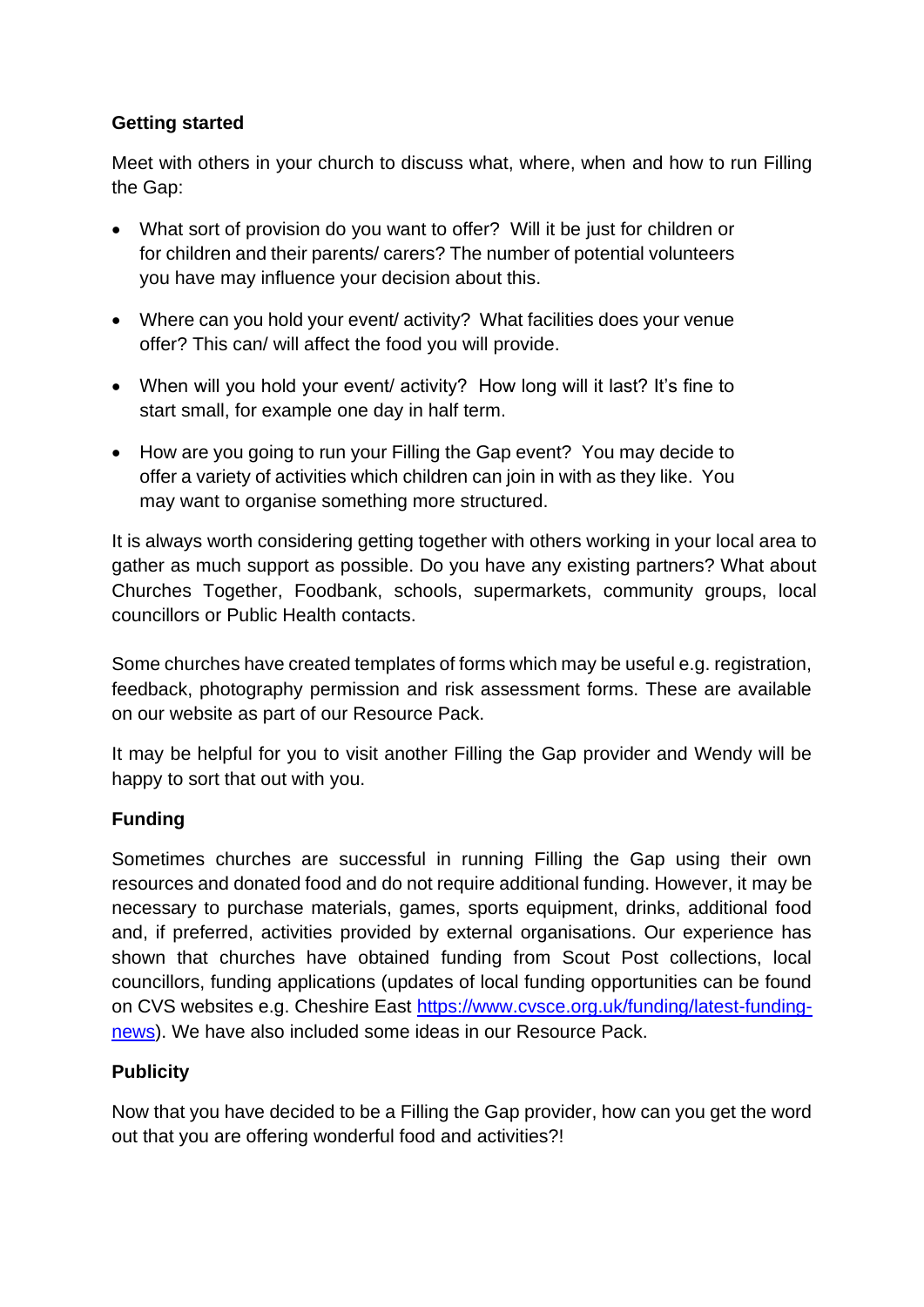- Get in touch with your local primary schools and let them know what you're doing. Ask them to put up posters and spread the word on their Facebook page. We want to be sure that families accessing free school meals know about your activities but it is best to include them in a wider invitation list and not target them specifically.
- Use your own social media pages
- Ask to put posters up in your local library, Children's Centre, other churches, cafes etc.
- Let all the groups already attending activities at your church know what's happening. Even if it's not relevant to them, they may know of families who would love to come

# **Food and activities**

There is a huge variation in the type of food offered by Filling the Gap providers, from breakfast, to sandwiches to a hot meal. This will partly depend on the number of people you have helping out and the kitchen facilities that are available for your use.

It is a good idea to have juice or water readily available throughout the session and tea and coffee as well if parents/ carers are staying.

We have found churches working well with local supermarkets (some have staff specifically responsible for community liaison and support) to source free food donations and some of these even provide staff to volunteer. You can also contact Fareshare [http://fareshare.org.uk/,](http://fareshare.org.uk/) they charge a fee for membership. There are lots of ideas for recipes in our Resource Pack.

Our churches have come up with some great ideas for activities for all ages, you can also find this in the Resource Pack.

### **Volunteers**

Some churches have said they can more easily recruit volunteers if they put up a list of time slots for them to sign up to, that way they don't have to commit to the whole session. It is also worth giving details of what you need doing and when. Our experience is that volunteers come from a wide variety of contexts including uniformed youth organisations, members of the local community, church members, local businesses and parents. Holy Trinity church in Blacon near Chester have developed a volunteer recruitment form which they are happy for others to use, this can be found in our Resource Pack.

There is information in the pack about safeguarding and we also include a selfdisclosure form which can help you to explain what is required of adults working with children.